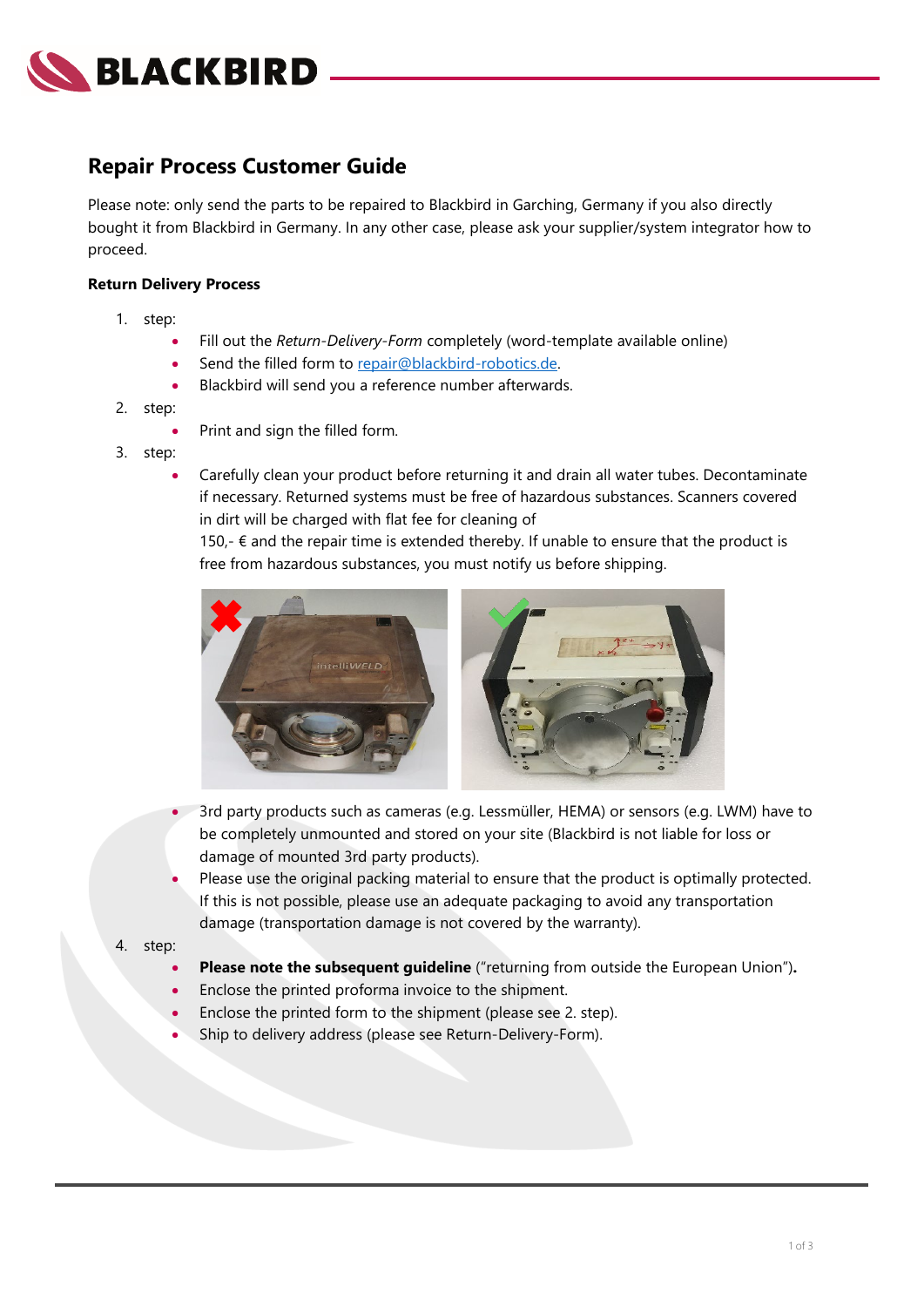

When **returning a product from outside the European Union**, please adhere to the following additional guidelines:

- For returns from outside the European Union please use FedEx exclusively as your courier because they provide the best and quickest service for clearing customs. Customs clearance with other couriers may be very expensive and time consuming, as some of them offer very limited import services.
- Please add the following information to the proforma invoice:
	- "For repair"
	- Blackbird reference number (please see 1. step)
	- Product name
	- Product serial number
	- Customs tariff number
	- Country of origin (as stated on the referring invoice)
	- Product value (original purchase price). Make sure you state the correct product value – do not declare a lower value. We are obliged to declare the original purchase price for both import and export – otherwise you might have difficulties re-importing the repaired goods into your country. On documents accompanying the return shipment we will always declare the correct product value along with the repair value. For warranty repairs this means the value of the replaced parts, for other repairs the total repair costs.
- Packing list (number of packages, net/gross-weight, dimensions)
- "Customs and duties to be paid by recipient (Blackbird Robotersysteme GmbH)"

Please contact your sales contact or the service department at Blackbird if you need assistance to fill out the form or to send back the hardware.

#### **Service:** [repair@blackbird-robotics.de](mailto:repair@blackbird-robotics.de)

#### **Repair Process**

- 1. You will be automatically informed when the shipment arrived for repair.
- 2. You will automatically receive a quotation that includes:
	- Repair services,
	- Estimated repair duration,
	- Estimated repair costs.

#### Note: **An official order from you is required to proceed with the repair**.

3. After repair, your product will be automatically sent back to you.